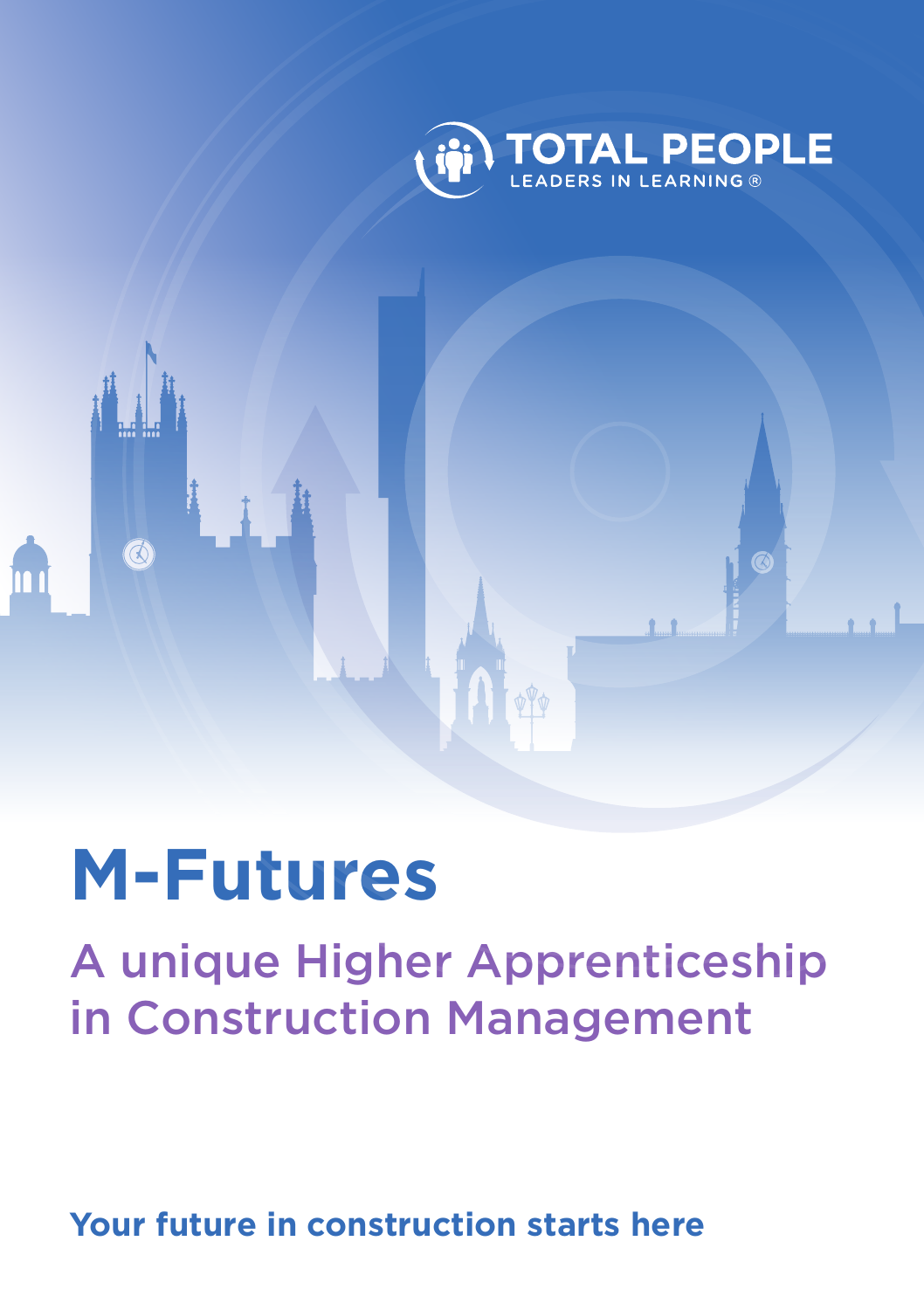**Total People, in partnership with Manchester City Council and Manchester Life, is offering the chance to gain real work experience and work towards a professional apprenticeship.**

M-Futures is an exciting chance to gain experience with construction, engineering or property companies across Manchester.

You'll work with up to six companies, get paid a wage and study towards a Higher Level 4 Apprenticeship in Construction Management.

It's a once in a lifetime opportunity to work with the city's biggest construction players and can pave the way to a life-changing career in construction management.

#### 2 year programme

- Learn professional construction skills on-the-job
- Work with up to six companies on rotation
- No fees or student debt to pay
- Starts September 2019
- Gain a Level 4 NVQ in Construction and Building Services Management and a HNC qualification
- Earn a salary of £16,000+
- Build a future career with leading employers



**"Through the apprenticeship, I've had the opportunity to experience every element of a major project. The experience I've gained is invaluable."**

**Dylan Pritchard**, Our Town Hall project Construction Management Apprentice



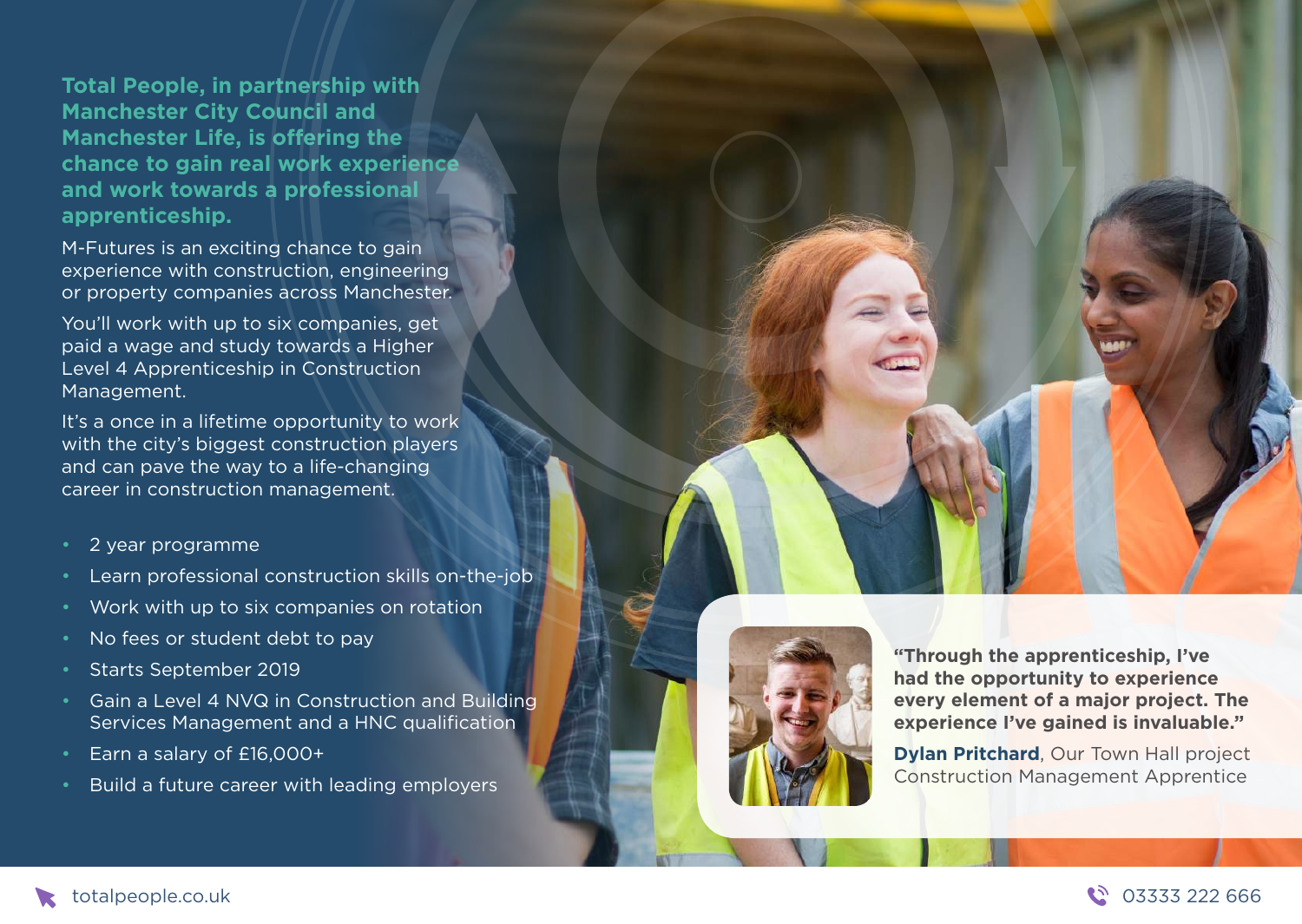# **A Real Alternative** to University:

There are no fees, no student loans or debts on an apprenticeship programme. The fees are paid by your employer and you will earn a salary, rising in line with age related and performance pay structures.

This is a unique chance to gain recognised qualifications and work experience with a range of top companies, build an impressive CV and potentially secure a permanent career with one of the companies. On completion of your apprenticeship, you can easily earn over £20k and potentially gain company sponsorship to complete a degree in your chosen pathway.



**"What appealed to me most about this apprenticeship was the fact that you could explore different aspects of construction and get an insight and background knowledge in more than one section of the industry. I'm really enjoying working with** 

**Laing O'Rourke on the Factory and I am excited to see this exciting project through."**

**Amelia Stanway**, Laing O'Rourke Construction Management Apprentice

## You could be working with some of these companies:



## What M-Futures involves

Over two years, you will work with up to six companies on rotation in a range of business areas and construction projects. Depending on the companies and projects you are placed in, you will develop a full mix of skills including:

- Building development and design
- Project Management
- **Contracting**
- Consultancy
- Planning
- Procurement
- Construction finishing stage and handover.

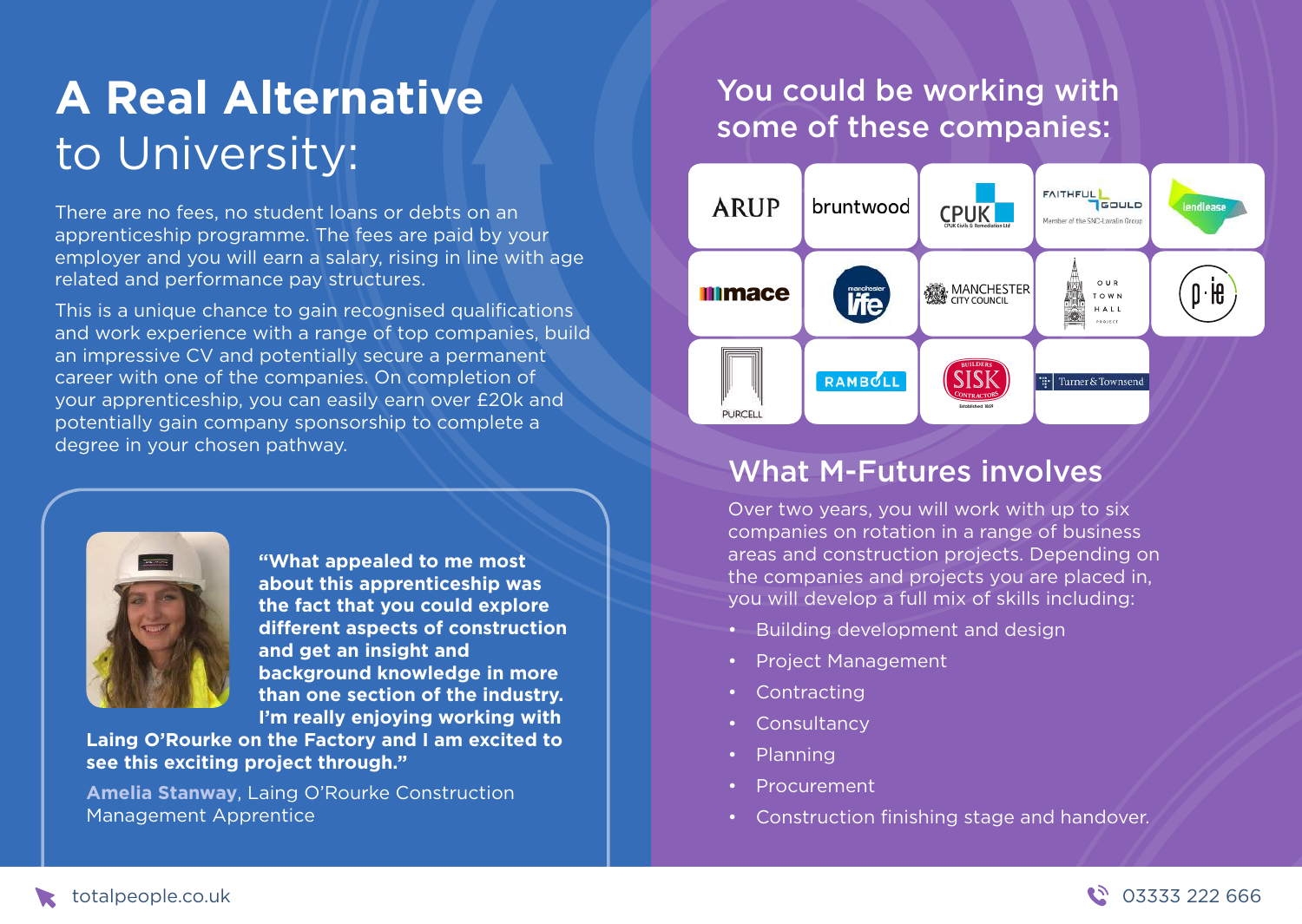# Contemporary or Heritage options

There are two pathways to the M-Futures programme you can apply to:

**Contemporary** - this involves working on projects that are creating modern buildings such as mixed use retail, leisure, apartment and office developments.

**Heritage** - this involves working on major projects that are restoring older buildings such as the redevelopment of the Grade 1 Listed Manchester Town Hall.

TER

tate  $\frac{1}{2}$ 

**FE FAT** 



甜 **Bu** 

**D** 

**Read** 图 四 li ar